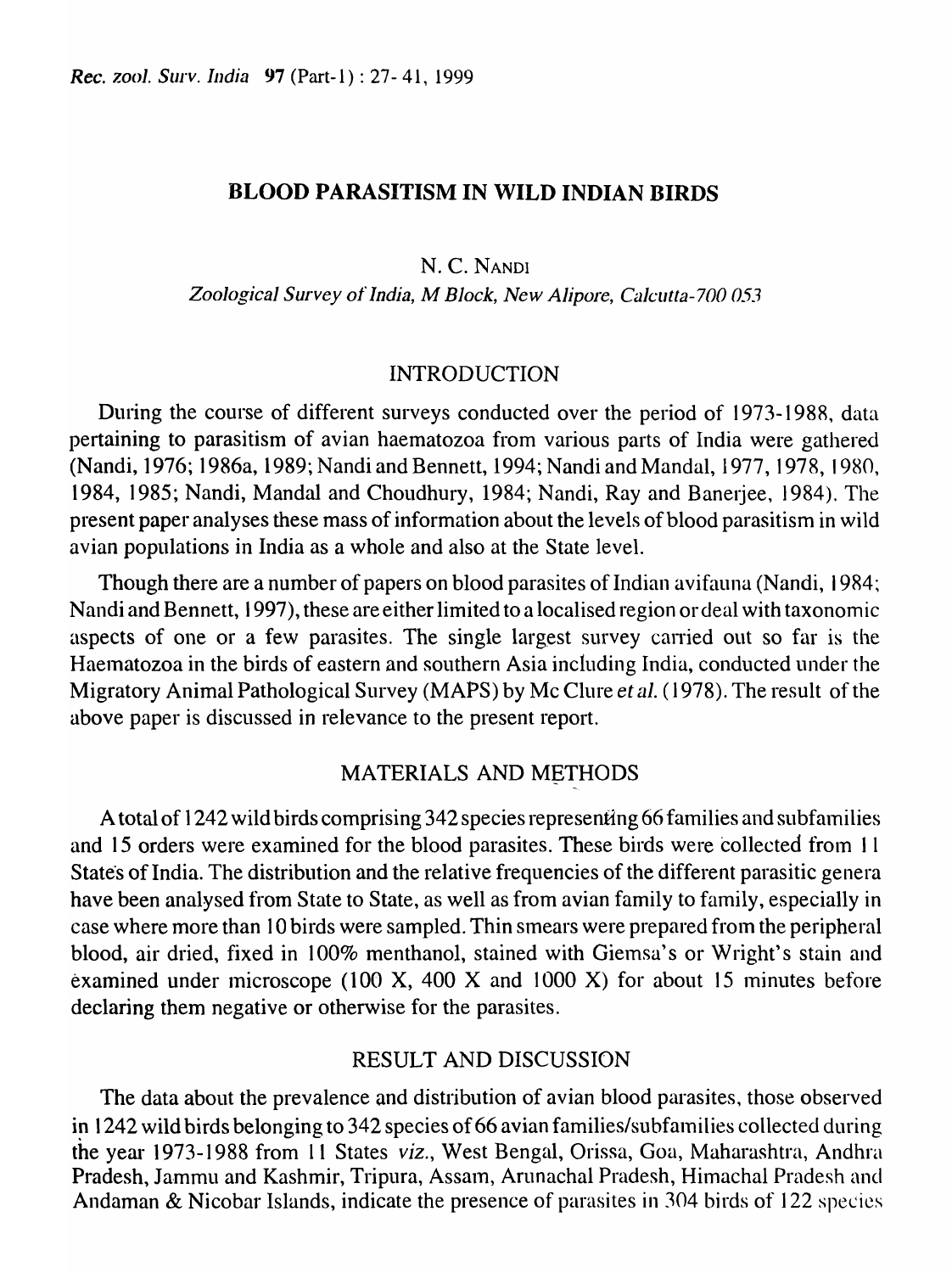| <b>States</b>     |                                   | Total birds        |                        |                               | Number of birds infected with |                          |                               |                         |                        |  |  |  |
|-------------------|-----------------------------------|--------------------|------------------------|-------------------------------|-------------------------------|--------------------------|-------------------------------|-------------------------|------------------------|--|--|--|
|                   |                                   | Examined           | Infected               | Tryp.                         | Leuc.                         | Haem.                    | Plasm.                        | Lank.                   | Micro.                 |  |  |  |
| West Bengal       | Per cent                          | 426                | 130<br>30.5            | 6<br>1.4                      | $\overline{2}$<br>0.46        | <b>116</b><br>27.2       | 15<br>3.5                     | 4<br>0.93               | 24<br>5.6              |  |  |  |
| Orissa            | Per cent                          | 171                | 18<br>10.5             |                               |                               | 15<br>8.7                | 3 <sup>1</sup><br>1.7         |                         |                        |  |  |  |
| Assam             | Per cent                          | 41                 | 13<br>31.7             |                               | $\mathbf{1}$<br>2.4           | 11<br>26.8               | 1<br>2.4                      |                         | $\overline{3}$<br>7.3  |  |  |  |
| Himachal Pradesh  | Per cent                          | 6                  | $\mathbf{1}$<br>16.1   |                               |                               | l<br>16.1                |                               |                         |                        |  |  |  |
| Arunachal Pradesh | Per cent                          | 61                 | 19<br>31.1             |                               |                               | 5 <sup>5</sup><br>8.1    |                               |                         | 14<br>22.9             |  |  |  |
| Tripura           | Per cent                          | 18                 | $\overline{0}$ .       |                               |                               |                          |                               |                         |                        |  |  |  |
|                   | Andaman & Nicobar Is.<br>Per cent | 8                  | $\overline{2}$<br>25.0 |                               |                               | $\mathbf{1}$<br>25.5     |                               |                         | $\mathbf{1}$<br>12.5   |  |  |  |
| Goa               | Per cent                          | 156                | 50<br>32.0             | 6<br>3.8                      | 11<br>7.0                     | 30<br>19.2               |                               |                         | 24<br>15.3             |  |  |  |
| Andhra Pradesh    | Per cent                          | 146                | 30<br>20.5             | $\mathbf{1}$<br>0.68          | $\overline{3}$<br>2.0         | 14<br>9.5                |                               |                         | 14<br>9.5              |  |  |  |
| Maharashtra       | Per cent                          | 142                | 23<br>16.1             |                               |                               | 23<br>16.1               | $\overline{2}$<br>1.4         |                         |                        |  |  |  |
| Jammu & Kashmir   | Per cent                          | 67                 | 18<br>26.8             | $\mathbf{1}$<br>1.4           | 6<br>8.9                      | 10 <sup>10</sup><br>14.9 | $\mathbf{1}$<br>1.4           |                         | $\overline{7}$<br>10.4 |  |  |  |
|                   | Total                             | 1242               | 304                    | 14                            | 23                            | 226                      | 22                            | $\overline{\mathbf{4}}$ | 87                     |  |  |  |
|                   | Per cent                          |                    | 24.9                   | 1.1                           | 1.8                           | 18.1                     | 1.7                           | 0.32                    | 7.0                    |  |  |  |
|                   | Abbreviation                      | Tryp.<br>Haem. $=$ | $\equiv$               | Trypanosoma;<br>Haemoproteus; | Leuc.<br>Plasm.               | $\equiv$<br>$\equiv$     | Leucocytozoon;<br>Plasmodium; |                         |                        |  |  |  |

Lank. = *Lankestrella;* Micro = Microfilaria

| <b>TABLE-1</b>                                                |
|---------------------------------------------------------------|
| Blood parasitism in wild birds from different parts of India. |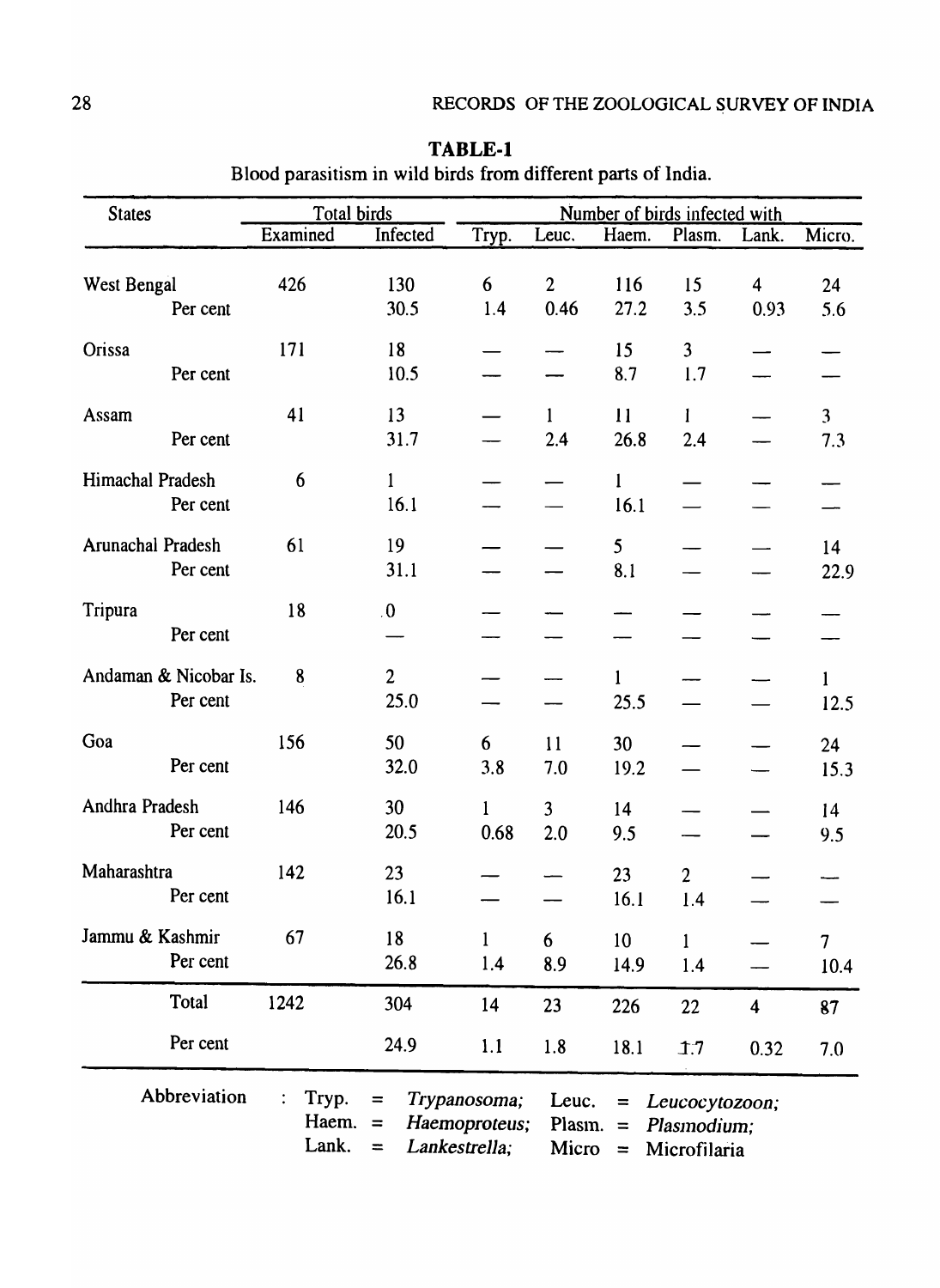| Family and species               | Total birds    |                  |                |                |              |   | Number of birds infected with |   |
|----------------------------------|----------------|------------------|----------------|----------------|--------------|---|-------------------------------|---|
|                                  | Exam.          | Inf.             | Leuc.          |                |              |   | Haem. Plasm. Tryp. Micro Lank |   |
| 1                                | $\overline{2}$ | 3                | $\overline{4}$ | 5              | 6            | 7 | 8                             | 9 |
| <b>ACCIPITRIDAE</b> (11 species) | 27             | 5                | 3              | $\overline{c}$ |              |   |                               |   |
| <b>Accipiter badius</b>          |                |                  |                |                |              |   |                               |   |
| <b>Accipiter trivirgatus</b>     |                |                  |                |                |              |   |                               |   |
| <b>Buteo vulpinus</b>            |                |                  |                |                |              |   |                               |   |
| Elanus caeruleus                 | 3              |                  |                |                |              |   |                               |   |
| Spizaetus cirrhatus              | 4              |                  |                |                |              |   |                               |   |
| ALAUDIDAE (5 species)            | 13             |                  |                |                |              |   |                               |   |
| Gallerida malabarica             | 5              |                  |                |                |              |   |                               |   |
| <b>ALCEDINIDAE</b> (4 species)   | 25             |                  |                |                |              |   |                               |   |
| Halcyon smyrnensis               | 16             |                  |                |                |              |   |                               |   |
| <b>ANATIDAE</b> (7 species)      | 24             |                  |                |                |              |   |                               |   |
| Nettapus coromandelianus         | 2              |                  |                |                |              |   |                               |   |
| <b>ANHINGIDAE</b> (1 species)    |                | 0                |                |                |              |   |                               |   |
| <b>APODIDAE</b> (1 species)      | 9              | $\bf{0}$         |                |                |              |   |                               |   |
| <b>ARDEIDAE</b> (5 species)      | 28             | 0                |                |                |              |   |                               |   |
| <b>ARTAMIDAE</b> (1 species)     |                | 0                |                |                |              |   |                               |   |
| <b>BUCEROTIDAE</b> (5 species)   | 16             |                  | 3              |                |              |   | 4                             |   |
| Ptilolaemus tickelli             |                |                  |                |                |              |   |                               |   |
| Tockus griseus                   | 6              |                  | ้ว             |                |              |   |                               |   |
| <b>BURHINIDAE</b> (1 species)    |                | 0                |                |                |              |   |                               |   |
| <b>CAMPEPHAGIDAE</b> (4 species) | 16             |                  |                |                |              |   |                               |   |
| Coracina novaéhollandiae         | 6              | 1                |                |                |              |   |                               |   |
| <b>CAPITONIDAE (7 species)</b>   | 27             | 10               |                | 10             |              |   | $\mathbf{1}$                  |   |
| Megalaima asiatica               | 4              | 4 <sup>1</sup>   |                | 4              |              |   |                               |   |
| Megalaima haemacephala           | $8 -$          |                  |                | $\mathbf{l}$   | $\mathbf{1}$ |   | 1                             |   |
| Megalaima viridis                |                |                  |                |                |              |   |                               |   |
| Megalaima zeylanica              | 9              | 4                |                | 4              |              |   |                               |   |
| CAPRIMULGIDAE (3 species)        | 8              | 0                |                |                |              |   |                               |   |
| <b>CHARADRIIDAE</b> (5 species)  | 26             | $\boldsymbol{0}$ |                |                |              |   |                               |   |
| <b>CINCONIDAE</b> (1 species)    | 2              | $\bf{0}$         |                |                |              |   |                               |   |
| <b>CINCLIDAE</b> (1 species)     |                | $\bf{0}$         |                |                |              |   |                               |   |

TABLE-2 Blood parasitism in different species of wild Indian birds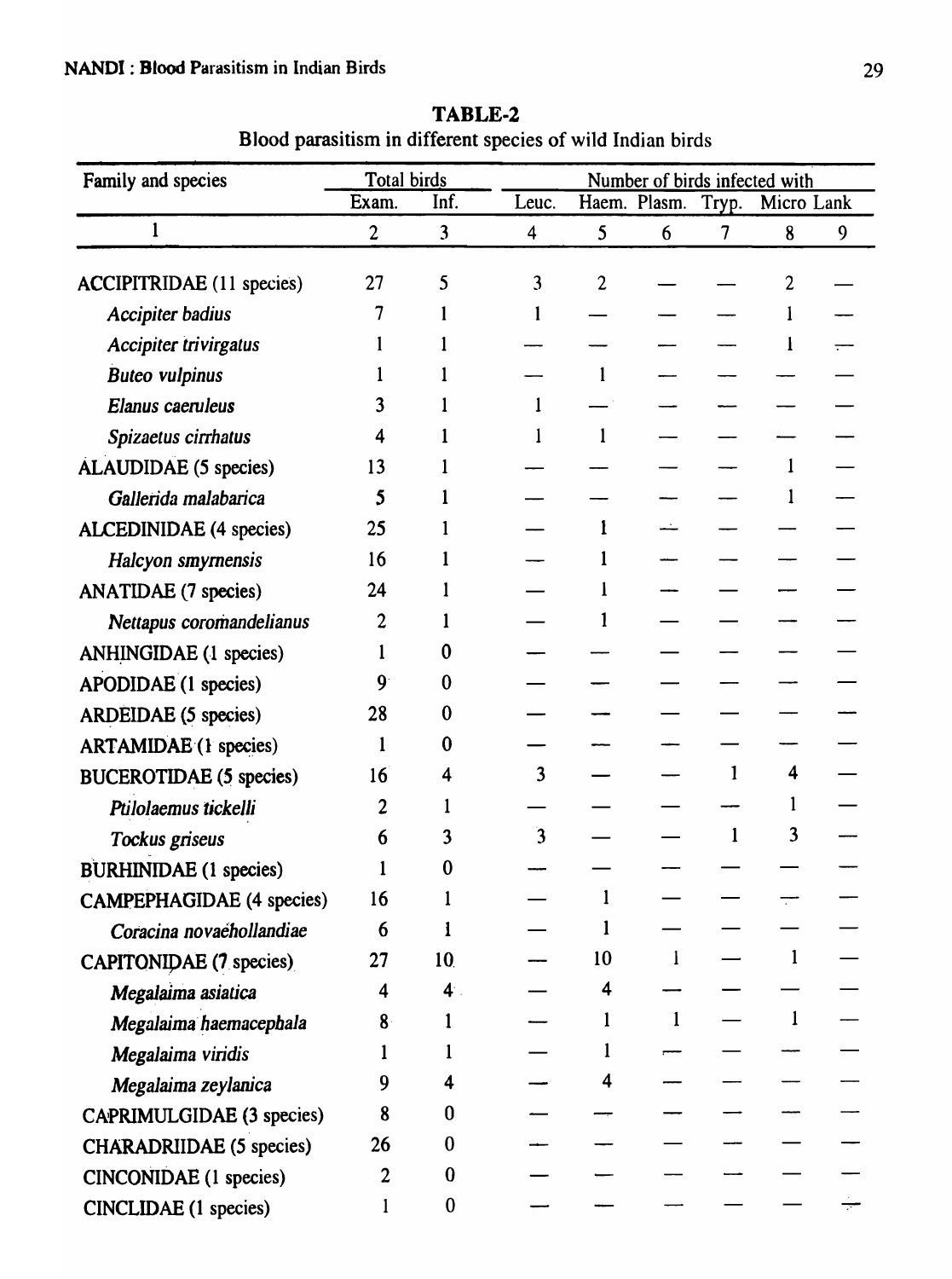| 30<br>Table-2 contd.           | RECORDS OF THE ZOOLOGICAL SURVEY OF INDI |                         |                |                         |                |                         |                         |   |  |
|--------------------------------|------------------------------------------|-------------------------|----------------|-------------------------|----------------|-------------------------|-------------------------|---|--|
|                                | $\overline{2}$                           | $\overline{\mathbf{3}}$ | 4              | 5                       | 6              | $\overline{7}$          | 8                       | 9 |  |
|                                |                                          |                         |                |                         |                |                         |                         |   |  |
| <b>COLUMBIDAE</b> (13 species) | 112                                      | 32                      |                | 27                      | 1              | 1                       | $\overline{\mathbf{5}}$ |   |  |
| Columba livia                  | 25                                       | 21                      |                | 21                      |                |                         |                         |   |  |
| Stretopelia chinensis          | 29                                       | 6                       |                | $\mathbf{5}$            |                | Ŀ                       |                         |   |  |
| Chalcophaps indica             | 5                                        | 2                       |                |                         |                |                         | 2                       |   |  |
| Treron phoenicoptera           | 37                                       |                         |                |                         |                |                         |                         |   |  |
| Treron pompadora               |                                          |                         |                |                         |                |                         |                         |   |  |
| Treron bicincta                |                                          |                         |                |                         |                |                         |                         |   |  |
| <b>CORACIIDAE</b> (1 species)  | 15                                       | 6                       |                | 6                       |                |                         |                         |   |  |
| Coracias bengalensis           | 15                                       | 6                       |                | 6                       |                |                         |                         |   |  |
| <b>CORVIDAE</b> (8 species)    | 61                                       | 15                      | 3              | 8                       | $\overline{4}$ | $\overline{2}$          | 10                      |   |  |
| Cissa chinensis                | 4                                        | 3                       |                |                         |                |                         | $\mathbf{3}$            |   |  |
| Corvus splendens               | 14                                       |                         |                | $\mathbf{1}$            | $\mathbf{l}$   |                         |                         |   |  |
| Dendrocitta frontalis          | 3                                        | 2                       |                |                         |                |                         | $\overline{c}$          |   |  |
| Dendrocitta vagabunda          | 24                                       |                         | 3              | 6                       | 3              | $\overline{2}$          | 4                       |   |  |
| Corwus macrorhynchos           | 13                                       |                         |                |                         |                |                         |                         |   |  |
| Garrulus lanceolatus           | $\mathbf{l}$                             |                         |                |                         |                |                         |                         |   |  |
| <b>CUCULIDAE</b> (8 species)   | 21                                       | 3                       |                | 2                       |                |                         | $\mathbf{l}$            |   |  |
| Centropus sinensis             |                                          |                         |                |                         |                |                         |                         |   |  |
| Cuculus varius                 |                                          |                         |                |                         |                |                         |                         |   |  |
| Centropus toulou               |                                          |                         |                |                         |                |                         |                         |   |  |
| DICAEIDAE (1 species)          |                                          | $\bf{0}$                |                |                         |                |                         |                         |   |  |
| DICRURIDAE (6 species)         | 41                                       | 10                      |                | 6                       |                | $\mathbf{2}$            | 5                       |   |  |
| Dicrurus adsimilis             | 24                                       | 7                       |                | 6                       |                | $\overline{2}$          | $\mathbf{2}$            |   |  |
| Dicrurus paradiseus            | 7                                        | 3                       |                |                         |                |                         | 3                       |   |  |
| <b>ESTRILDIDAE</b> (3 species) | 31                                       | 9                       |                | 9 <sub>l</sub>          |                | $\overline{\mathbf{3}}$ |                         |   |  |
| POEPHILINAE (3 species)        | 31                                       | 9                       |                | 9                       |                | 3                       |                         |   |  |
| Lonchura malabarica            | 25                                       | 6                       |                | 6                       |                | $\overline{\mathbf{3}}$ |                         |   |  |
| Lonchura punctulata            | $\mathbf 4$                              | 3                       |                | $\overline{\mathbf{3}}$ |                |                         |                         |   |  |
| EMBERIZIDAE (1 species)        |                                          | $\boldsymbol{0}$        |                |                         |                |                         |                         |   |  |
| EURYLAIMIDAE (1 species)       | 3                                        |                         |                |                         |                |                         |                         |   |  |
| Serilophus lunatus             | 3                                        |                         |                |                         |                |                         |                         |   |  |
| FALCONIDAE (1 species)         |                                          |                         |                |                         |                |                         |                         |   |  |
| Falco tinnunculus              |                                          |                         |                |                         |                |                         |                         |   |  |
| FRINGILLIDAE (4 species)       | 5.                                       | 3                       | 3              |                         |                |                         | 3                       |   |  |
| <b>CARDUELINAE</b> (4 species) | 5,                                       | 3                       | 3              |                         |                |                         | 3                       |   |  |
| Carpodacus erythrinus          | $\mathbf 2$                              | 2                       | $\overline{2}$ |                         |                |                         | $\overline{2}$          |   |  |
| Mycerobas affinis              |                                          |                         |                |                         |                |                         |                         |   |  |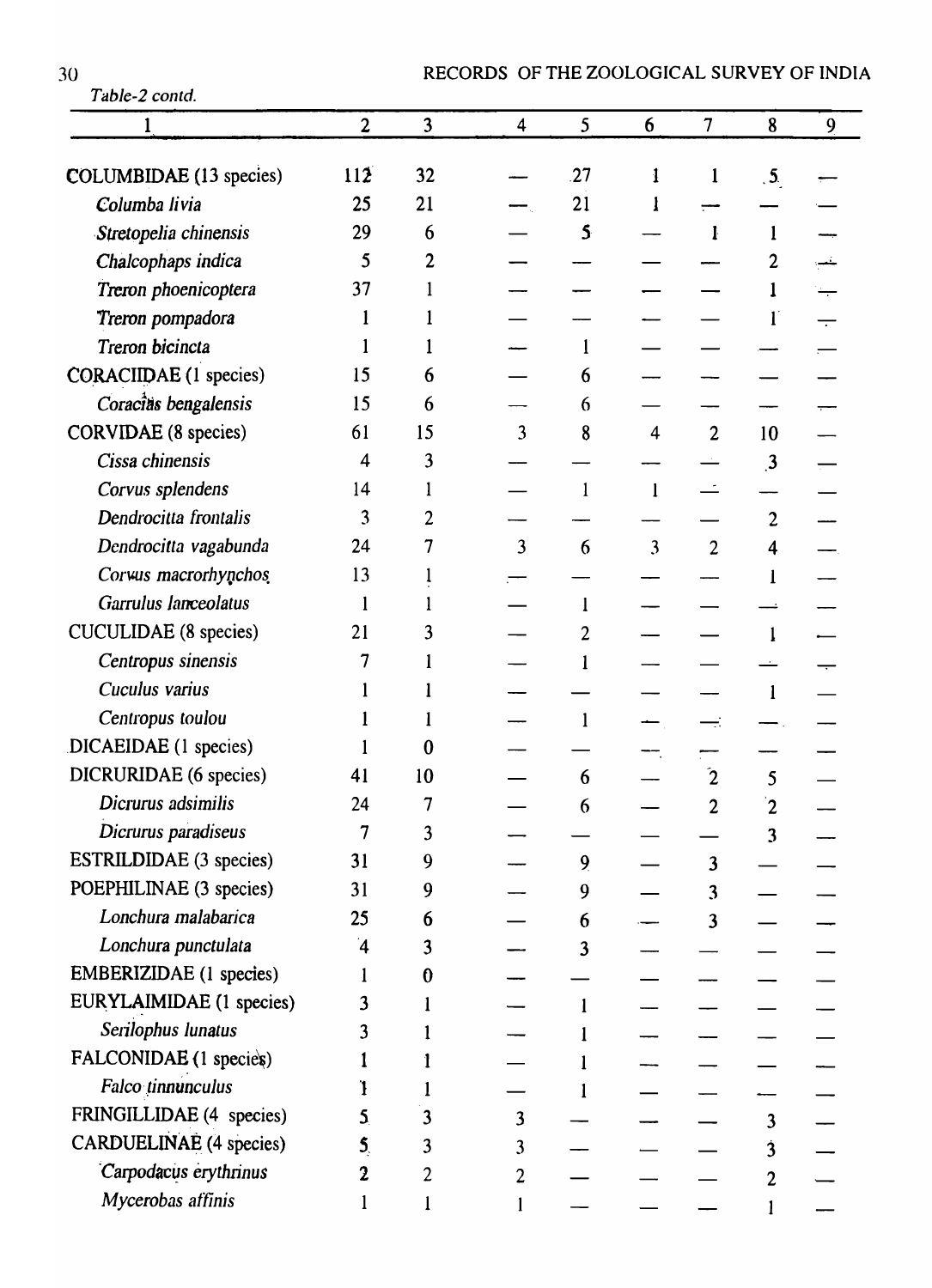# 1 2 3 4 5 6 7 8 9 GLAREOLIDAE (2 species) 2 0 HIRUNDINIDAE (2 species) 16 0  $\overline{\phantom{0}}$ IRENIDAE (4 species) 13 5  $-$  3  $-$  2 *Aegithina tiphia* **5** 5 4 - 2 - 2 2 *Chloropsis aurifrons* 5 1 – 1 LANIIDAE (4 species)  $17 \t 2 \t -1 \t -1$ *Lanius schach* 10 2 - 1 - 1 LARIDAE (5 species) 6 0  $\equiv$  $\overline{\phantom{0}}$  $\overline{\phantom{0}}$ MEGAPODIDAE (1 species)  $1 \t 1 \t -1$ *Megapodius freycinet* 1 1 1 - 1 MEROPIDAE (4 species) 39 7 1 6  $\mathbf{1}$ *Merops orientalis* 31 6 - 6 - 1 *Nyctyomis athertoni* 3 1 1 MOTACILLIDAE (6 species)  $14$  3  $-$  2  $-$  1  $\mathbf{1}$ *Anthus hodgsoni* 2 1  $\mathbf{1}$ *Dendronanthus indicus* 1 1 *Motacilla alba* 1 1 1 1 1  $\overline{\phantom{iiiiii}}$ MUSCICAPIDAE 174 33 1 21 2 3 13 MONARCHINAE (2 species)  $10 \t 2 \t -1 \t 1 \t -1$  $Terpsiphone$  paradisi  $\begin{array}{cccc} 5 & 2 & -1 & 1 & -1 \end{array}$ MUSCICAPINAE (5 species)  $24 \t 4 \t -3$  $\mathbf{1}$ *Myiophoneus caeruleus* 2 2 <del>2</del> 2 *Muscicapa parva* 16 1 – 1  $\mathbf{1}$ *Muscicapa thalassina* 2 1  $\overline{\phantom{0}}$ RHIPIDURINAE (1 species)  $1 \quad 1 \quad - \quad - \quad - \quad 1$ *Rhipidura aureola* 1 1 1 SYLVIINAE (10 species)  $42 \t 5 \t -3 \t -2 \t 2$ Acrocephalus dumetorum 9 3 - 3 - 2  $S$ eicercus affinis  $2 \qquad 1 \qquad - \qquad - \qquad - \qquad 1$ TIMALIINAE (14 speceis)  $32 \t 7 \t 1 \t 4 \t - \t - \t 5$  $Garrulax lineatus$  2 1  $-$  1 *Garrulax squamatus*  $3 \t 1 \t - \t - \t - \t - \t 1$  $\overline{\phantom{0}}$ *Turdoides striatus* 13 4 1 4  $-$  2

*Yuhina bakeri* 2 1 – – – – 1

# NANDI: Blood Parasitism in Indian Birds 31

Table-2 contd.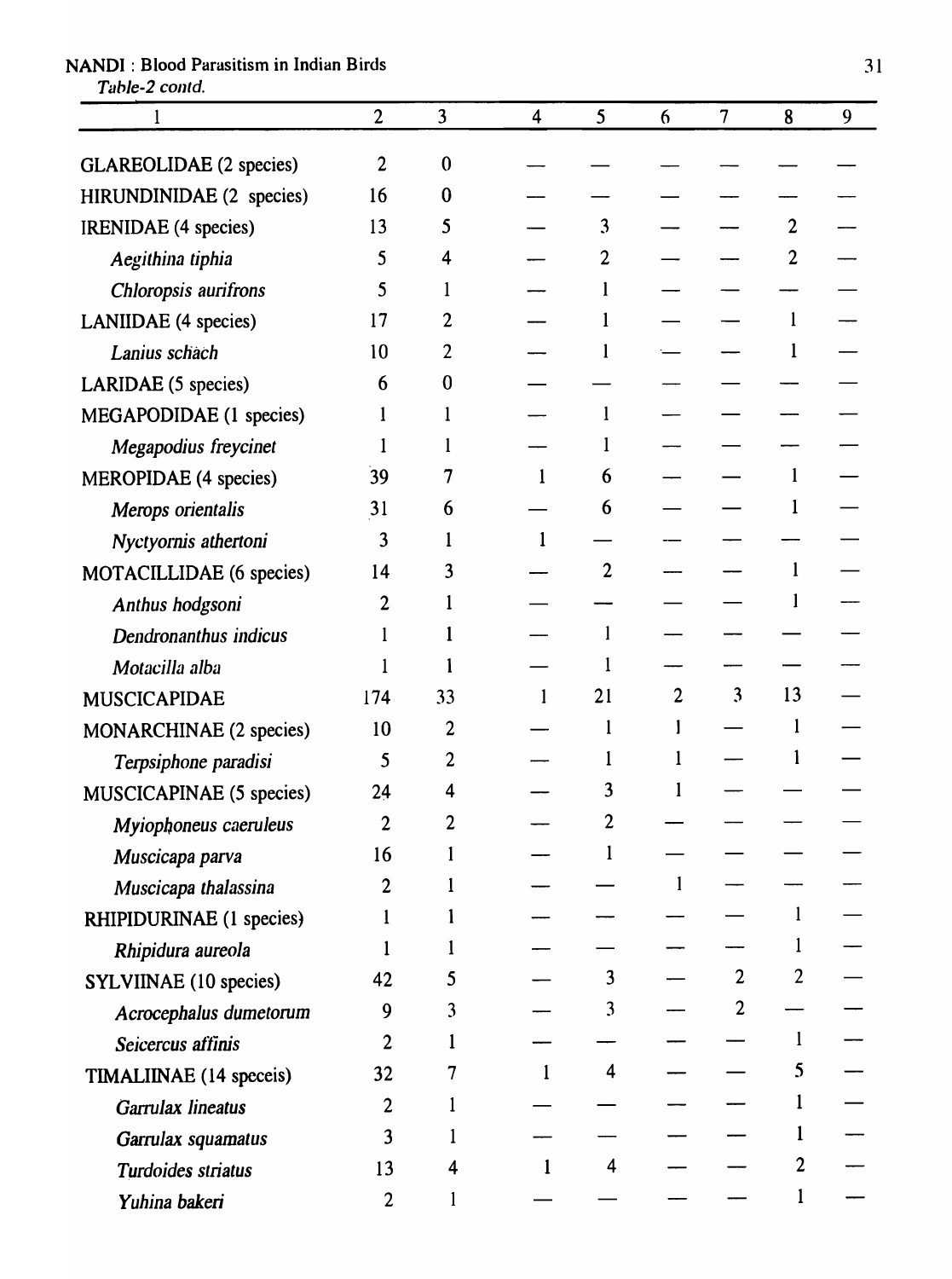| 32<br>Table-2 contd.            |                |                | RECORDS OF THE ZOOLOGICAL SURVEY OF INDIA |    |                |                |   |                |
|---------------------------------|----------------|----------------|-------------------------------------------|----|----------------|----------------|---|----------------|
|                                 | $\overline{2}$ | $\overline{3}$ | 4                                         | 5  | 6              | $\overline{7}$ | 8 | 9              |
|                                 |                |                |                                           |    |                |                |   |                |
| TURDINAE (15 species)           | 65             | 14             |                                           | 10 |                |                | 4 |                |
| Copsychus saularis              | 22             | 11             |                                           | 9  |                |                | 2 |                |
| Enicurus immaculatus            | 1              | $\mathbf{l}$   |                                           |    |                |                |   |                |
| Erithacus svecicus              | 16             |                |                                           |    |                |                |   |                |
| Saxicoloides fulicata           |                |                |                                           |    |                |                | 1 |                |
| <b>NECTARINIDAE</b> (3 species) | 5              | $\bf{0}$       |                                           |    |                |                |   |                |
| ORIOLIDAE (2 species)           | 14             | 4              |                                           |    |                |                | 4 |                |
| Oriolus xanthornus              | 10             | 4              |                                           |    |                |                | 4 |                |
| PARADOXORNITHIDAE (12species)   | $\overline{2}$ | $\bf{0}$       |                                           |    |                |                |   |                |
| PARIDAE (1 species)             | 3              | $\mathbf{0}$   |                                           |    |                |                |   |                |
| PASSERIDAE (1 species)          | 36             | 7              |                                           | 3  |                |                | 5 | $\overline{2}$ |
| <b>Passer domesticus</b>        | 36             |                |                                           | 3  |                |                | 5 | $\overline{2}$ |
| PHASIANIDAE (8 species)         | 18             | 3              | 2                                         |    |                |                |   |                |
| PHASIANINAE (7 species)         | 17             | 3              | 2                                         |    |                |                |   |                |
| Arborophila rufogularis         | $\cdot$ 1      |                |                                           |    |                |                |   |                |
| Gallus gallus                   | 9              | 2              | 2                                         |    |                |                |   |                |
| TETRAONINAE (1 species)         |                | $\overline{0}$ |                                           |    |                |                |   |                |
| Bonasa umbellus                 |                | 0              |                                           |    |                |                |   |                |
| PICIDAE (16 species)            | 33             | 9              |                                           | 6  | $\overline{2}$ |                | 4 |                |
| Jynx torquilla                  |                |                |                                           |    |                |                |   |                |
| Dendrocopos mahrattenhsis       |                | 2              |                                           | 2  | 1              |                |   |                |
| Dinopium benghalense            | 5              |                |                                           |    |                |                |   |                |
| Picus canus                     |                |                |                                           |    |                |                |   |                |
| Picus chlorophus                |                |                |                                           |    |                |                |   |                |
| Picus flavinucha                | 3              | 2              |                                           | 2  |                |                |   |                |
| Picus squamatus                 | 4              |                |                                           |    |                |                |   |                |
| PITIIDAE (1 species)            | 2              |                |                                           |    |                |                |   |                |
| Pitta nipanensis                | $\overline{2}$ |                |                                           |    |                |                |   |                |
| PLOCEIDAE (3 species)           | 87             | 70             |                                           | 67 | 7              |                | 9 |                |
| Ploceus philippinus             | 82             | 70             |                                           | 67 |                |                | 9 |                |
| PSITTACIDAE (7 species)         | 44             | $\mathbf{0}$   |                                           |    |                |                |   |                |
| PTEROCLIDAE (1 species)         | l              | $\overline{0}$ |                                           |    |                |                |   |                |
| <b>PYCNONOTIDAE</b> (8 species) | 30             | 9              | 4                                         | 5  |                |                |   |                |
| Criniger flaveolus              |                |                |                                           |    |                |                |   |                |
| Pycnonotus cafer                | 13             | 3              | $\overline{2}$                            |    |                |                |   |                |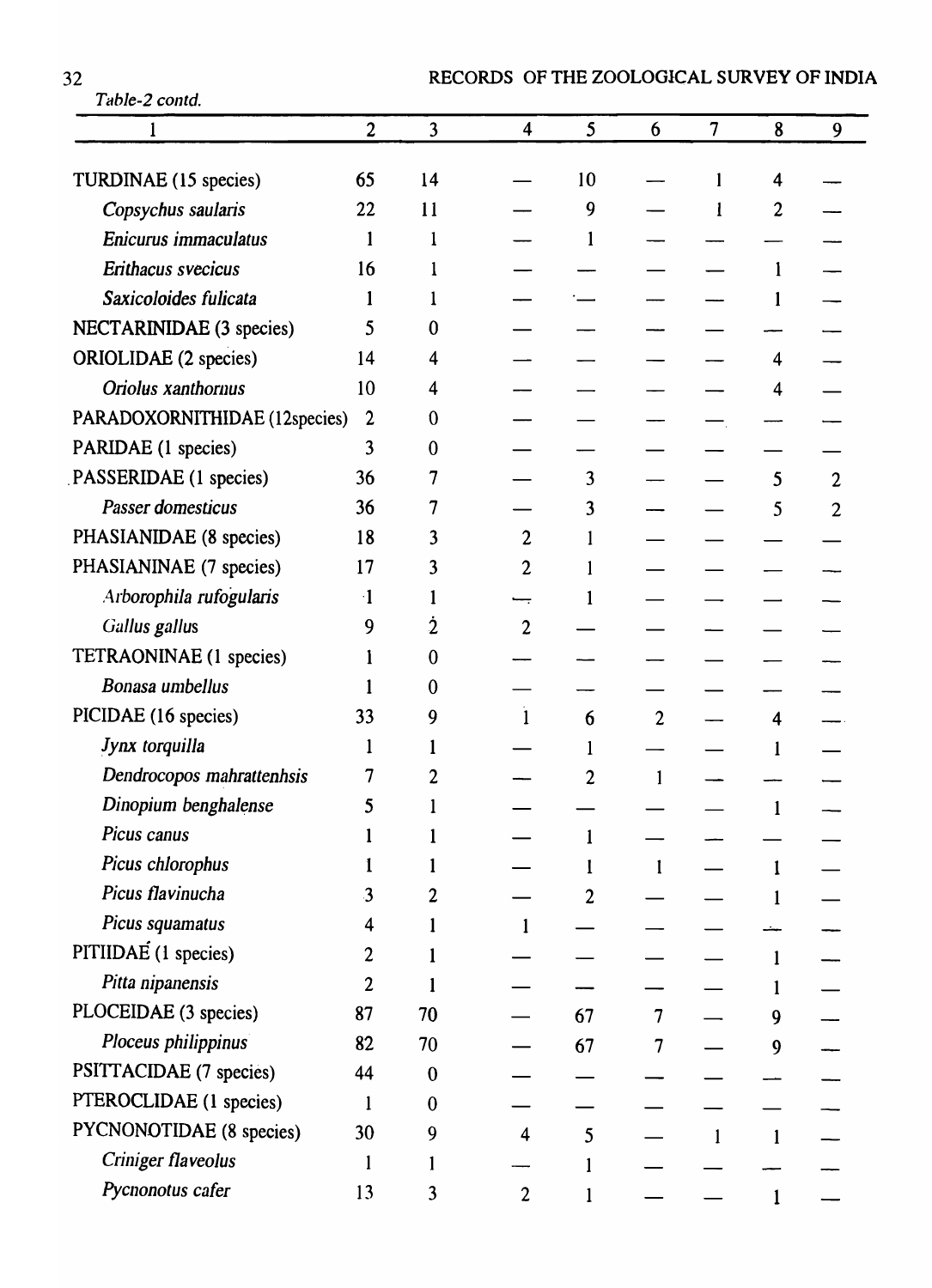# NANDI: Blood Parasitism in Indian Birds 33

Table-2 contd.

|                               | $\overline{2}$          | $\overline{3}$ | 4              | 5   | 6              | 7          | 8              | 9 |
|-------------------------------|-------------------------|----------------|----------------|-----|----------------|------------|----------------|---|
| Pycnonotus leucogenys         | 2                       |                |                |     |                |            |                |   |
| Pycnonotus jocosus            | 3                       |                |                |     |                |            |                |   |
| Hypsipetes indicus            | 5                       | 3              |                | 3   |                |            |                |   |
| RALLIDAE (3 species)          | 11                      | 0              |                |     |                |            |                |   |
| RECURVIROSTRIDAE (7 species)  | 1                       | 0              |                |     |                |            |                |   |
| ROSTRATULIDAE (1 species)     | 1                       | 0              |                |     |                |            |                |   |
| SCOLOPACIDAE (10 species)     | 27                      |                |                |     |                |            |                |   |
| Philomachus pugnux            | 3                       |                |                |     |                |            |                |   |
| Scolopax rusticola            |                         |                |                |     |                |            |                |   |
| SITTIDAE (1 species)          | 3                       | 0              |                |     |                |            |                |   |
| STRIGIDAE (species)           | 27                      | 13             | $\overline{2}$ | 11  | 1              |            | $\overline{2}$ |   |
| Athene brama                  | 10                      | 3              |                |     |                |            |                |   |
| <b>Bubo zeylonensis</b>       |                         |                |                |     |                |            |                |   |
| Glaucidium cuculoides         | 3                       |                | 1              |     |                |            | $\mathbf 1$    |   |
| Glaucidium radiatum           |                         |                |                |     |                |            |                |   |
| Otus scops                    |                         |                |                |     |                |            |                |   |
| Strix aluco                   | 3                       |                |                |     |                |            |                |   |
| Otus bakkamoena               | 5                       |                |                |     |                |            |                |   |
| STURNIDAE (8 species)         | 80                      | 29             |                | 20  | 4              |            | 9              |   |
| Acridotheres fuscus           | 8                       | 3              |                |     |                |            |                |   |
| <b>Acridotheres tristis</b>   | 21                      | 4              |                | 3   |                |            |                |   |
| Gracula religiosa             | 3                       |                |                |     |                |            |                |   |
| Sturnus contra                | 22                      | 12             |                | 8   | $\overline{2}$ |            | 4              |   |
| Sturnus pagodarum             | 13                      | 3              |                | 3   |                |            |                |   |
| Sturnus malabaricus           | 11                      | $6^{\circ}$    |                | 5   | $\mathbf{1}$   |            | $\mathbf{1}$   | 1 |
| THRESKIORNITHIDAE (1 species) | $\overline{\mathbf{1}}$ |                |                |     |                |            |                |   |
| Pseudibis papillosa           | l                       |                |                |     |                |            |                |   |
| TROGONIDAE (1 species)        |                         |                |                |     |                |            |                |   |
| Harpactes fasciatus           |                         |                |                |     |                |            |                |   |
| <b>TURNICIDAE</b> (1 species) | 8                       | 0              |                |     |                |            |                |   |
| <b>UPUPIDAE</b> (1 species)   | 4                       |                |                |     |                |            |                |   |
| Upupa epops                   | 4                       |                |                |     |                |            |                |   |
| ZOSTEROPIDAE (1 species)      | 3                       | $\bf{0}$       |                |     |                |            |                |   |
| Total-                        | 1242                    | 304            | 23             | 226 | 22             | $\sqrt{4}$ | 87             | 4 |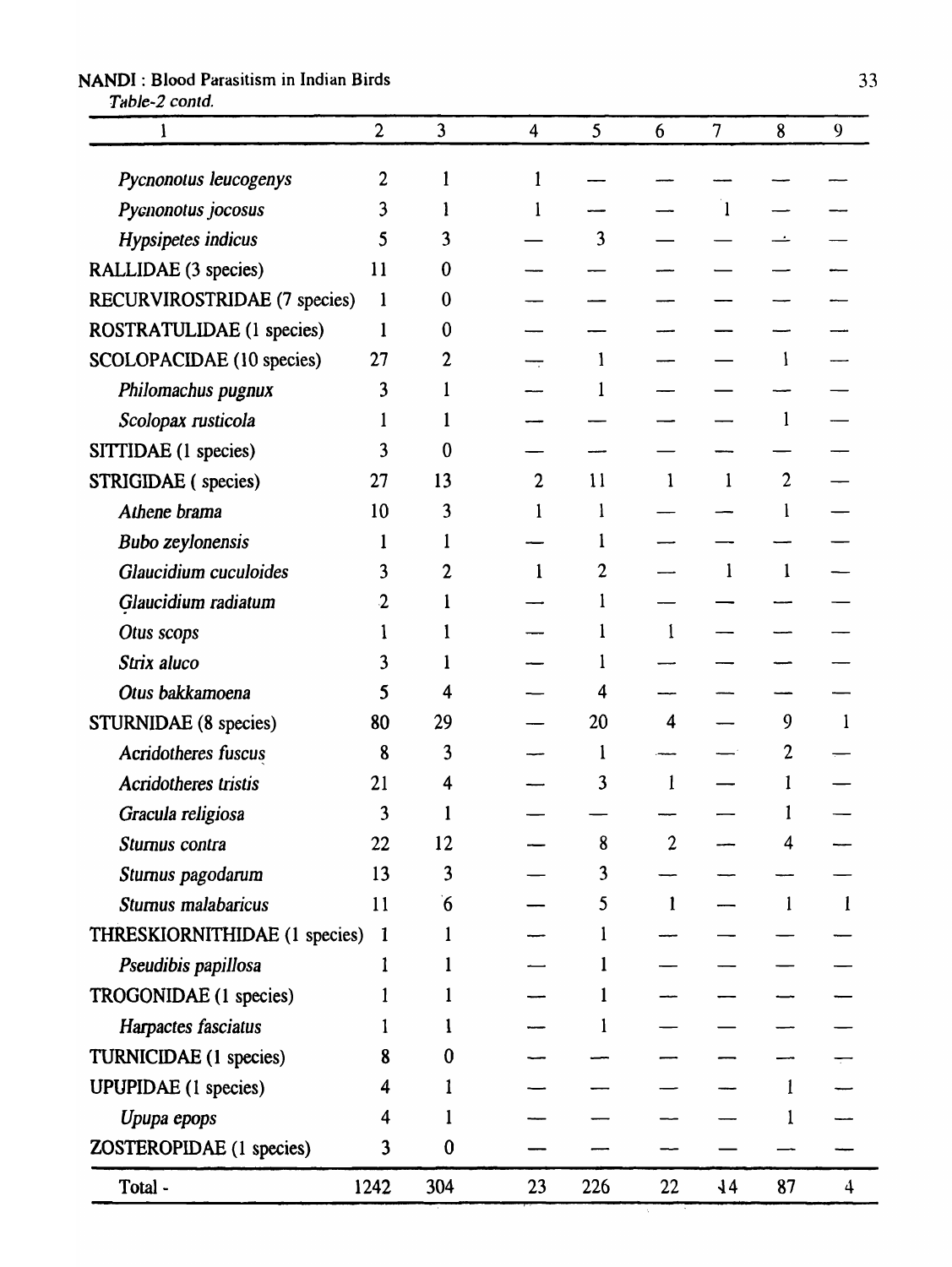Abbreviations: As in Table 1

*Negative birds* (numbers examined in parantheses) :

- ACCIPITRIDAE- *Accipiter nisus* (1), *Butastur teesa* (2), *Haliastur indus* (2), *Milvas Inigrans (2), Neophron perenopterus* (3), *Spilornis cheela* (1).
- *ALAUDIDAE-Almnolnanes phoenicurus* (3), *Mirafra assmnica* (1), M. *elythroptel'a* (2), *Alauda gulgula (2).*
- ALCEDINIDAE- *Alcedo atthis* (7), *Pelargopsis capensis* (1), *A. hercules* (1).
- ANADIDAE *Anas poecilorhyncha* (12), *Dendrocygnajavanica* (3), *Tadorna ferruginea* (2),. *Anas acuta* (2), *Aythya fuligula* (2), *Mergus Inergenser* (1).
- ANHINGIDAE- *Anhinga rufa (1)*
- APODIDAE-Apus *affinis (9)*
- *ARDEIDAE-Ardeola grayi* (21), *Ardeola bacchus* (1), *Bubulcus ibis* (2), *Butorides striatus (1), Egretta intennedia (3)*
- ARTAMIDAE- *Artamus fuscus (1)*

BUCEROTIDAE- *Anthraceros malabaricus* (1), *Buceros bicornis* (1) *Tockus birostris* (6)

- BURHINIDAE-Burhinus oedicnemus (1)
- *CAMPEPHAGIDAE-Coracina melanoptera* (1), *Pericrocotus cinnamomeus* (5), *P. flameus* (4)
- CAPITONIDAE-*Blythipicus pyrrhotis* (1), *lyfegalaima lineatus* (3), M. *virens* (1).
- *CAPRIMULGIDAE-Caprimulgus asiaticus* (3), C. *indicus* (3), C. *macrurus (2)*
- *CHARADRIIDAE-Charadrius alexandrirus* (1), C. *mongolus* (1), *Pluvialis dominica* (3), *Vanellus indicus* (18), *V. Inalabaricus (3)*
- *CICONIDAE-Anastolnus oscitans (2)*
- *CINCLIDAE-Cinclus palasii (1)*
- *COLUMBIDAE-Columba hodgsonii* (1), *Ducula aenea* (7), *Macropygia rufipennis* (1), *M. unchall (1), Streptopelia decaocto* (2), S. *senegalensis* (1), *Treron curvirostris* (1)
- CORVIDAE- *Cissa 11avirostris* (1), *Dendrocitta* fonnosae (1)
- *CUCULIDAE-Cacomantis marulinus* (1), *Cuculus poliocephalus* (1), *Eudynamys scolopacea (7),*  Rhopodytes\_tri~tis (2), *Chalcites maculatus (1)*

*DICAEIDAE-Dicaeuln cruentalum (1)* 

- DICRURIDAE- *Dicrurus aeneus* (4), *D. caerulescens* (4), D. *hottentottus* (1), D. *remifer(1)*
- *EMBERIZIDAE-Elnberiza cia (1)*
- ESTGRILDIDAE *:POEPHILINAE-Lonchura striata (2)*
- FRINGILLIDAE-CAROUELINAE-Carpodacus *pulcherrinus* (1), *Leucosticte, nemoricola (1)*
- *GLAREOLIDAE-Cursorius coromandelicus* (1), *Glareola lactea (1)*
- HIRUNDINIDAE-Hirundo *daurica* (15), H. *smithi (1)*
- *IRENIDAE-Chloropsis cochinchinensis* (2), C. *hardwickii (1)*
- *LANIIDAE-Lanius cristatus* (2), *L. tephronotus* (2), *L. vittatus (3)*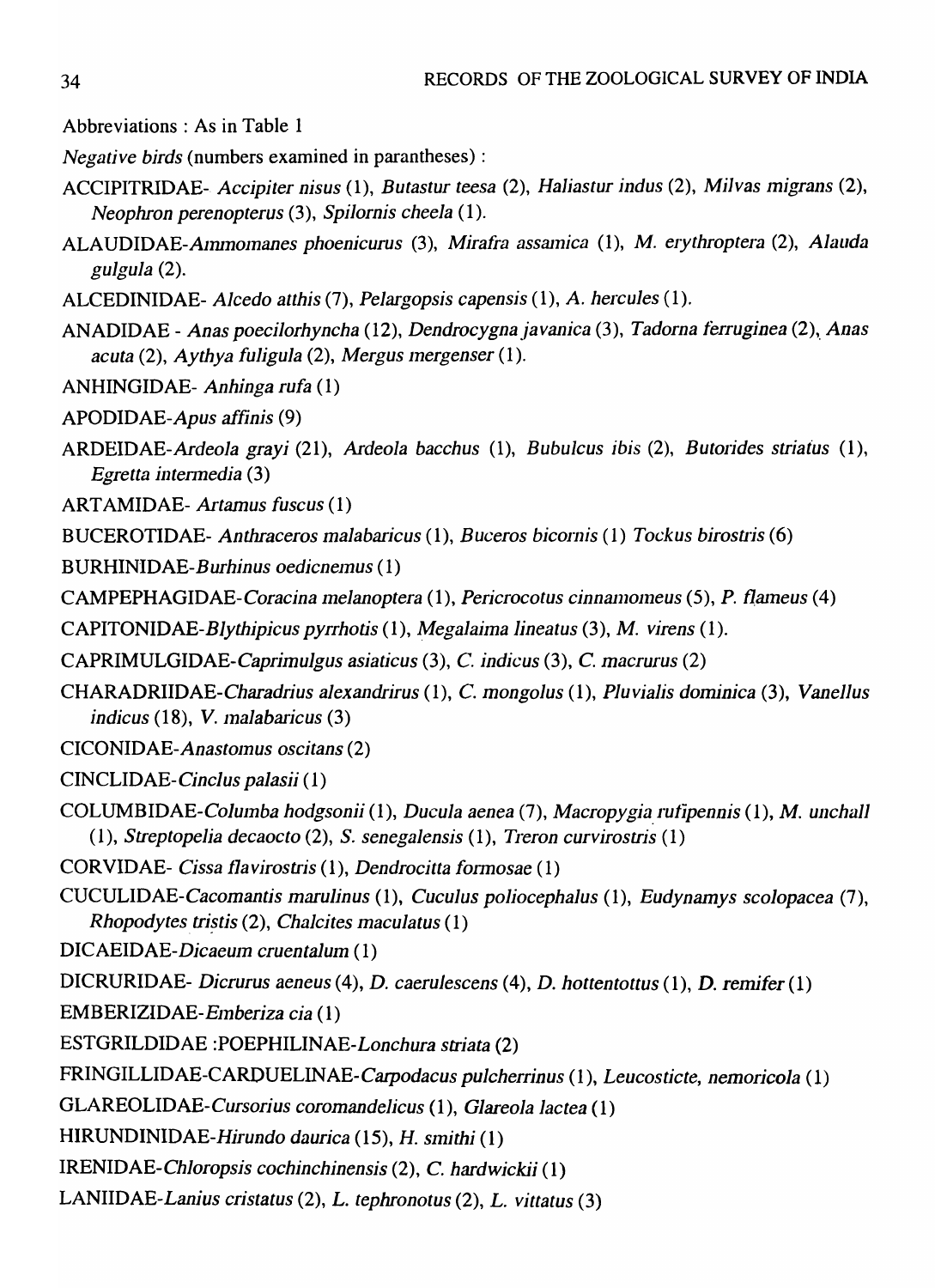- *LARIDAE-Geochelidon nilotica* (1), *Sterna albifrons'(I),* S. *aurantia* (1), S. *bengaJensis* (1), S. *hirundo (2)*
- MEROPIDAE- *Merops leschenaulti* (4), M. *philippinus* (1)
- MOTACILLIDAE- *Anthus novaeseelandiae* (7), *A. trivialis* (1), *Motacila indica* (2)
- MUSCICAPIDAE: M *ONARCHINAE-Monarcha azurea* (5); *MUSCICAPINAE-Muscicapa latirostris*  (1), *Niltava tickelliae(3), SYLVIINAE-Acrocephalus agericola(5),A. stentoreus (8),Megalul"us palustris* (1), *Orthotomus sutorius* (1), *Phylloscopus collybita* (6), *P. subaffinis* (1), *Prinia flaviventris* (1), **TIMALINAE-Actinodura egertoni** (2), *Chrysomma sinense* (2), *Garrulax striatus* (1), G. *pectoralis* (1), *Pomatorhninus erythrogenys* (1), *P. ochraceiceps* (1), *Sphenocichla hUlnei*  (1), *Stachyris nigriceps* (1), S. *ruficeps* (1), *Turdoides caudatus* (1); *TURDINAE-Erithacus calliope* (8), *Monticola cinclorhynchus* (1), M. *solitorius* (1), *Phoenicurus ochruros* (1), *Saxicola caprata(* 1), S. *ferrea* (1), S. *torquata* (4), *Turdus dissinlilis(* 1), *T unicolor(3), Zoothera citrina* (3), **Z.** dauma (1).
- *NECTARINIDAE-Arachnothera longirostris* (1), *Nectarina asiatica* (3), *N. zeylanica* (1)
- ORIOLIDAE-Oriolus *oriolus (4)*
- PARADOXORNITHIDAE-Paradoxornis atrosuperciliaris (2)
- PARIDAE-Parus major(3)
- PHASIANIDAE *:PHASIANINAE-Arborophila atrogularis* (1), *A. torqueola* (1), *Gallus sonneralii (2), Perdicula asiatica* (2), *Polypectron bicalcaratuln* (1); TETRAONINAE-*Bonasa ulnbellus* (1).
- *PICIDAE-Chrysocolaptes festivus* (1), *C. lucidas* (2), *Dendrocopos nanus* (1), *Hemicircus canente* (1 ), *Micropternus brachyurus* (1), *Picoides himalayensis* (2), *P. Inacei* (1), *Piculnnus innominatus*  (1), *Sasia ochracea* (1).
- PLOCEIDAE-Ploceus *benghalensis* (2), *P. megarhynchus (3)*
- PSITI *ACIDAE-Psittacula alexandri* (2), *Psittacula columboides* (2), *P. cyanocephaJa* (12), *P. eupatria* (8), P. *krmneri* (18), *P. longicauda* (1), *Loriculus vernalis* (1)
- *PTEROCLIDAE .. Pterocles indicus* (1)
- PYCNONOTIDAE-P. *Inelanichterus* (2), *P. striatus* (1), *Hypsipetes flavaJus (3)*
- *RALLIDAE-All18urornis phoenicurus* (6), *Fulica atra* (3), *Gallinula chloropus (2)*
- *RECURVIROSTRIDAE-Hilnantopus hilnantopus* (1)
- ROSTRA TULIDAE-*Rostratula benghalensis* (1)
- *SCOLOPACIDAE-Arenaria interpres* (3), *Calidris testacea* (1), *Tringa glareola (3), T. hypoleucos (2), T. nebularia (4), T. stagnatilis (1), Capella gallinago (6), C. stenura (3).*
- *SITIIDAE-Salpornis spilonotus (3)*
- STRIGIDAE-Asio *flameus* (1), *Glaucidium brodiei* (1)
- *STURNIDAE-Aplonis panayensis* (1), *Mino coronatus* (1)
- TURNICIDAE-*Turnix suscitator (8)*
- ZOSTEROPIDAE-Zosterops *palpebrosa (3)*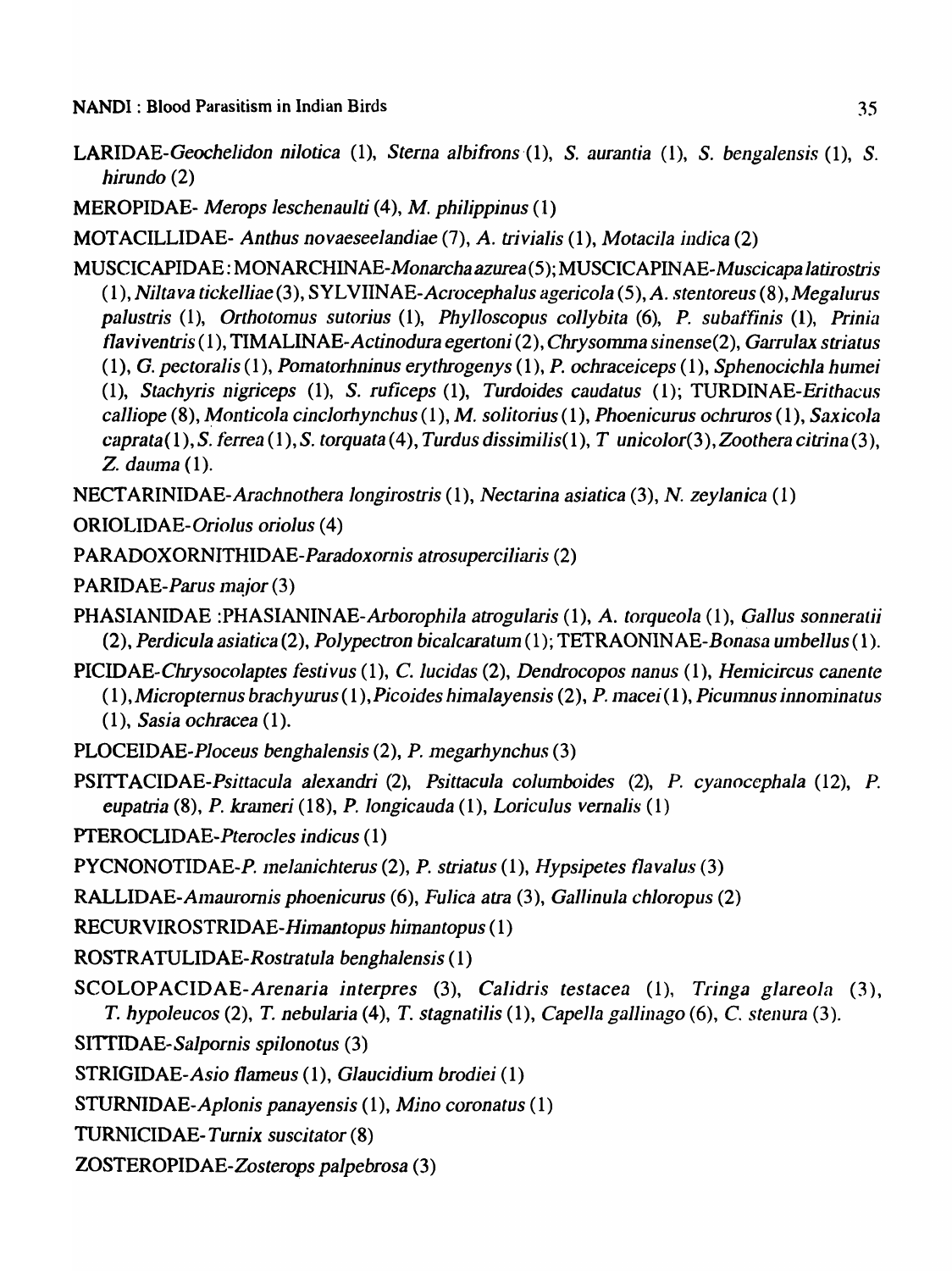**TABLE-3**  Blood parasitism in wild birds from different avian families/subfamilies in India

| Family and species               | Total birds    |                  | Number of birds infected with |                  |                               |                |                         |  |
|----------------------------------|----------------|------------------|-------------------------------|------------------|-------------------------------|----------------|-------------------------|--|
|                                  | Exam.          | Inf.             | Leuc.                         |                  | Haem. Plasm. Tryp. Micro Lank |                |                         |  |
| <b>ACCIPITRIDAE</b> (11 Species) | 27             | 5(18.5%)         | $\overline{3}$                | $\overline{2}$   |                               |                | $\overline{2}$          |  |
| <b>ALAUDIDAE</b> (5 Species)     | 13             | 1(17.6%)         | $\hspace{0.05cm}$             |                  |                               |                | $\mathbf{l}$            |  |
| <b>ALCEDINIDAE</b> (4 Species)   | 25             | $1(4.0\%)$       |                               |                  |                               |                |                         |  |
| <b>ANATIDAE</b> (7 Species)      | 24             | $1(4.1\%)$ .     |                               |                  |                               |                |                         |  |
| <b>ANHINGIDAE</b> (1 Species)    | 1              | $\bf{0}$         |                               |                  |                               |                |                         |  |
| APODIDAE (1 Species)             | 9              | $\mathbf 0$      |                               |                  |                               |                |                         |  |
| ARDEIDAE (5 Species)             | 28             | $\mathbf{0}$     |                               |                  |                               |                |                         |  |
| <b>ARTAMIDAE</b> (1 Species)     | $\mathbf{l}$   | $\mathbf{0}$     |                               |                  |                               |                |                         |  |
| <b>BUCEROTIDAE (5 Species)</b>   | 16             | $4(25.0\%)$      | 3                             |                  |                               | 1              | 4                       |  |
| <b>BURHINIDAE</b> (1 Species)    | 1              | $\theta$         |                               |                  |                               |                |                         |  |
| <b>CAMPEPHAGIDAE</b> (4 Species) | 16             | $1(6.2\%)$       |                               | $\mathbf{1}$     |                               |                |                         |  |
| CAPITONIDAE (7 Species)          | 17             | $10(37.0\%)$     |                               | 10               | $\mathbf{1}$                  |                | $\mathbf{l}$            |  |
| CAPRIMULGIDAE (3 Species)        | 8              | $\boldsymbol{0}$ |                               |                  |                               |                |                         |  |
| <b>CHARADRIIDAE</b> (5 Species)  | 26             | $\boldsymbol{0}$ |                               |                  |                               |                |                         |  |
| CICONIDAE (1 Species)            | $\overline{2}$ | $\boldsymbol{0}$ |                               |                  |                               |                |                         |  |
| <b>CINCLIDAE</b> (1 Species)     | l              | $\boldsymbol{0}$ |                               |                  |                               |                |                         |  |
| COLUMBIDAE (13 Species)          | 112            | 32(28.5%)        |                               | 27               | $\bf{l}$                      | $\mathbf{1}$   | 5                       |  |
| <b>CORACIIDAE</b> (1 Species)    | 15             | $6(40.0\%)$      |                               | 6                |                               |                |                         |  |
| <b>CORVIDAE</b> (8 Species)      | 61             | $15(24.5\%)$     | $\mathbf{3}$                  | 8                | $\overline{\mathbf{4}}$       | $\overline{2}$ | 10                      |  |
| <b>CUCULIDAE</b> (8 Species)     | 21             | $3(14.2\%)$      |                               | 2                |                               |                |                         |  |
| DICAEIDAE (1 Species)            |                |                  |                               |                  |                               |                |                         |  |
| DICRURIDAE (6 Species)           | 41             | 10(24.3%)        |                               | 6                |                               | 2              | 5                       |  |
| <b>ESTRILDIDAE</b> (3 Species)   | 31             | $9(29.0\%)$      |                               | 9                |                               | 3              |                         |  |
| POEPHILINAE (3 Species)          | 31             | $9(29.0\%)$      |                               | 9                |                               | 3              |                         |  |
| <b>EMBERIZIDAE</b> (1 Species)   | $\mathbf{1}$ . | $\boldsymbol{0}$ |                               |                  |                               |                |                         |  |
| EURYLAIMIDAE (1 Species)         | 3              |                  |                               | 1                |                               |                |                         |  |
| FALCONIDAE (1 Species)           | l              |                  |                               |                  |                               |                |                         |  |
| FRINGILLIDAE (4 Species)         | 5              | 3                | 3                             |                  |                               |                | $\overline{\mathbf{3}}$ |  |
| <b>CARDUELINAE</b> (4 Species)   | 5              | 3                | 3                             |                  |                               |                | 3                       |  |
| <b>GLAREOLIDAE</b> (2 Species)   | $\overline{2}$ | $\boldsymbol{0}$ |                               |                  |                               |                |                         |  |
| HIRUNDINIDAE (2 Species)         | 16             | $\bf{0}$         |                               |                  |                               |                |                         |  |
| <b>IRENIDAE</b> (4 Species)      | 13             | 5 $(38.4\%)$     |                               | 3                |                               |                |                         |  |
| <b>LANIIDAE</b> (4 Species)      | 17             | 2(11.7%)         |                               |                  |                               |                |                         |  |
| <b>LARIDAE</b> (5 Species)       | 6              | $\bf{0}$         |                               |                  |                               |                |                         |  |
| MEGAPODIDAE (1 Species)          |                |                  |                               | 1                |                               |                |                         |  |
| MEROPIDAE (4 Species)            | 39             | $7(17.9\%)$      | $\mathbf{I}$                  | 6                |                               |                |                         |  |
| MOTACILLIDAE (6 Species)         | 14             | $3(21.4\%)$      |                               | $\boldsymbol{2}$ |                               |                |                         |  |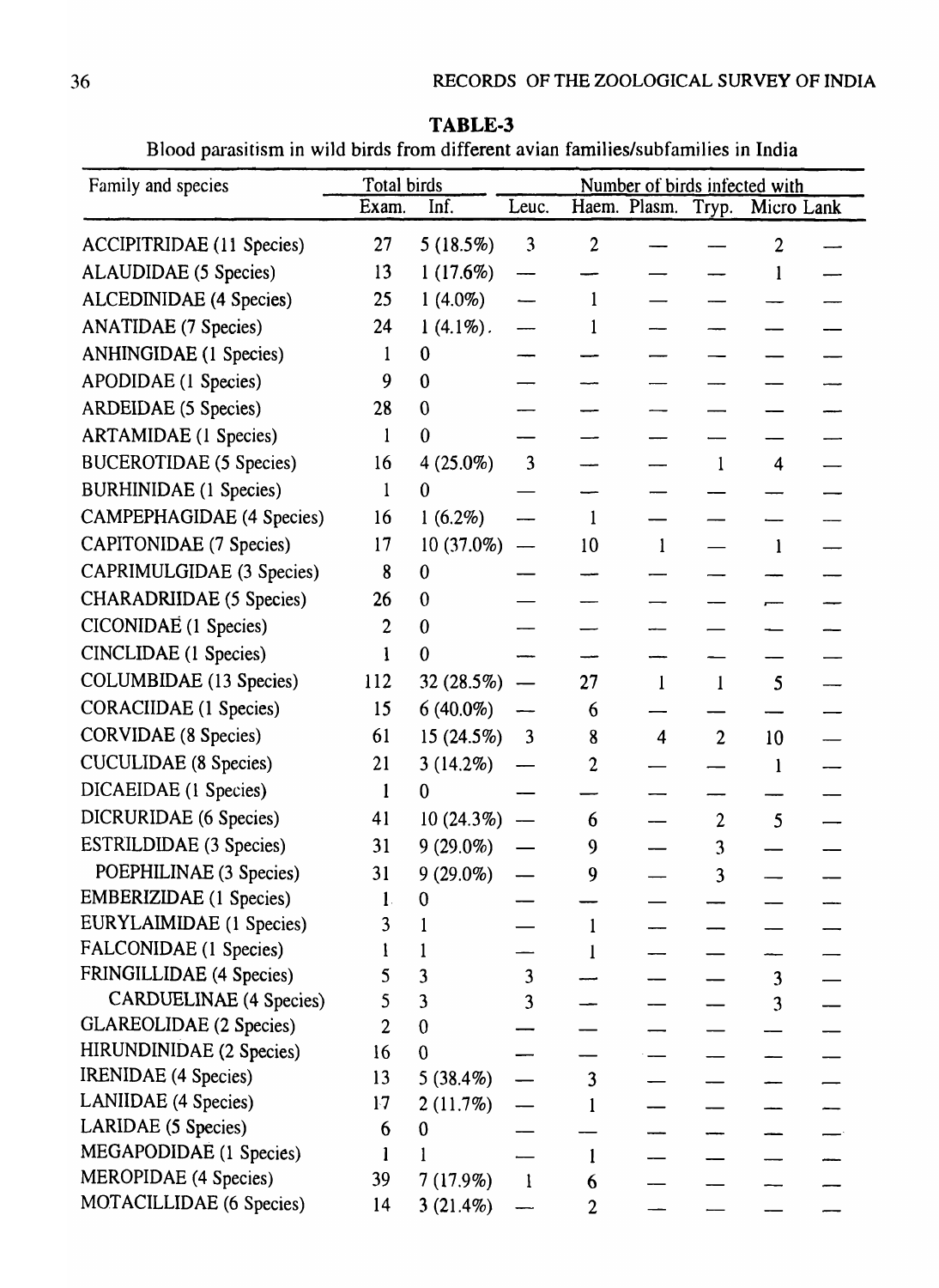# NANDI: Blood Parasitism in Indian Birds 37

Table-3 contd.

| Family and species                      | Total birds            |                                                | Number of birds infected with |                                                                                                  |                    |                |                |                |  |
|-----------------------------------------|------------------------|------------------------------------------------|-------------------------------|--------------------------------------------------------------------------------------------------|--------------------|----------------|----------------|----------------|--|
|                                         | Exam.                  | Inf.                                           | Leuc.                         |                                                                                                  | Haem. Plasm. Tryp. |                | Micro Lank     |                |  |
| <b>MUSCICAPIDAE</b>                     | 174                    | 33 (18.9%)                                     | $\mathbf{I}$                  | 21                                                                                               | $\overline{2}$     | 3              | 13             |                |  |
| MONARCHINAE (2 Species)                 | 10                     | $2(20,0\%)$                                    |                               | $\bf{l}$                                                                                         |                    |                |                |                |  |
| <b>MUSCICAPINAE (5 Species)</b>         | 24                     | 4(16.6%)                                       |                               | 3                                                                                                |                    |                |                |                |  |
| RHIPIDURINAE (1 Species)                | $\mathbf 1$            |                                                |                               |                                                                                                  |                    |                |                |                |  |
| <b>SYLVIINAE</b> (10 Species)           | 42                     | 5(11.9%)                                       |                               | 3                                                                                                |                    | $\overline{2}$ | $\overline{2}$ |                |  |
| <b>TIMALIINAE</b> (14 Species)          | 32                     | 7(21.8%)                                       | $\mathbf{l}$                  | 4                                                                                                |                    |                | 5              |                |  |
| TURDINAE (15 Species)                   | 65                     | $14(21.5\%)$                                   | $\overline{\phantom{0}}$      | 10                                                                                               |                    | l              | 4              |                |  |
| <b>NECTARINIDAE</b> (3 Species)         | 5                      | $\mathbf{0}$                                   |                               |                                                                                                  |                    |                |                |                |  |
| <b>ORIOLIDAE</b> (2 Species)            | 14                     | 4(28.5%)                                       |                               |                                                                                                  |                    |                | 4              |                |  |
| PARADOXORNITHIDAE (1 Species)           | 2                      | $\mathbf 0$                                    |                               |                                                                                                  |                    |                |                |                |  |
| <b>PARIDAE</b> (1 Species)              | 3                      | 0                                              |                               |                                                                                                  |                    |                |                |                |  |
| PASSERIDAE (1 Species)                  | 36                     | $7(19.4\%)$                                    |                               | 3                                                                                                |                    |                | 5              | $\overline{2}$ |  |
| PHASIANIDAE (7 Species)                 | 18                     | 3(16.6%)                                       | $\overline{2}$                |                                                                                                  |                    |                |                |                |  |
| PHASIANINAE (7 Species)                 | 17                     | 3(17.6%)                                       | $\overline{c}$                |                                                                                                  |                    |                |                |                |  |
| <b>TETRAONINAE</b> (1 Species)          | 1                      | $\bf{0}$                                       |                               |                                                                                                  |                    |                |                |                |  |
| PICIDAE (16 Species)                    | 33                     | $9(27.2\%)$                                    | $\mathbf{l}$                  | 6                                                                                                | $\overline{2}$     |                | $\cdot$ 4      |                |  |
| <b>PITIIDAE</b> (1 Species)             | $\overline{2}$         |                                                |                               |                                                                                                  |                    |                |                |                |  |
| PLOCEIDAE (3 Species)                   | 87                     | $70(80.4\%)$                                   |                               | 67                                                                                               | $\overline{7}$     |                | 9              |                |  |
| PSITTACIDAE (7 Species)                 | 44                     | $\bf{0}$                                       |                               |                                                                                                  |                    |                |                |                |  |
| PTEROCLIDAE (1 Species)                 | $1^{\circ}$            | $\theta$                                       |                               |                                                                                                  |                    |                |                |                |  |
| <b>PYCNONOTIDAE</b> (8 Species)         | 30 <sup>°</sup>        | $9(30.0\%)$                                    | 4                             | 5                                                                                                |                    |                |                |                |  |
| <b>RALLIDAE</b> (3 Species)             | 11                     | $\bf{0}$                                       |                               |                                                                                                  |                    |                |                |                |  |
| <b>RECURVIROSTRIDAE (7 Species)</b>     |                        | $\bf{0}$                                       |                               |                                                                                                  |                    |                |                |                |  |
| ROSTRATULIDAE (1 Species)               |                        | $\bf{0}$                                       |                               |                                                                                                  |                    |                |                |                |  |
| SCOLOPACIDAE (10 Species)               | 27                     | $2(7.4\%)$                                     |                               |                                                                                                  |                    |                | $\mathbf{1}$   |                |  |
| <b>SITTIDAE</b> (1 Species)             | 3                      | $\bf{0}$                                       |                               |                                                                                                  |                    |                |                |                |  |
| <b>STRIGIDAE</b> (9 Species)            | 27                     | $.13(48.1\%)$                                  | $\overline{2}$                | 11                                                                                               |                    |                | $\overline{2}$ |                |  |
| <b>STURNIDAE</b> (8 Species)            | 80                     | $29(36.2\%)$                                   |                               | 20                                                                                               | 4                  |                | 9              |                |  |
| THRESKIORNITHIDAE (1 Species)           | $\mathbf{l}$           |                                                |                               |                                                                                                  |                    |                |                |                |  |
| TROGONIDAE (1 Species)                  | l                      |                                                |                               |                                                                                                  |                    |                |                |                |  |
| TURNICIDAE (1 Species)                  | 8                      | $\bf{0}$                                       |                               |                                                                                                  |                    |                |                |                |  |
| <b>UPUPIDAE</b> (1 Species)             | 4                      |                                                |                               |                                                                                                  |                    |                |                |                |  |
| <b>ZOSTEROPIDAE</b> (1 Species)         | 3                      | $\boldsymbol{0}$                               |                               |                                                                                                  |                    |                |                |                |  |
| Abbreviation<br>Tryp.<br>Haem.<br>Lank. | $=$<br>$\equiv$<br>$=$ | Trypanosoma;<br>Haemoproteus;<br>Lankestrella; |                               | Leuc.<br>Leucocytozoon;<br>$=$<br>Plasmodium;<br>Plasm.<br>$\equiv$<br>$=$ Microfilaria<br>Micro |                    |                |                |                |  |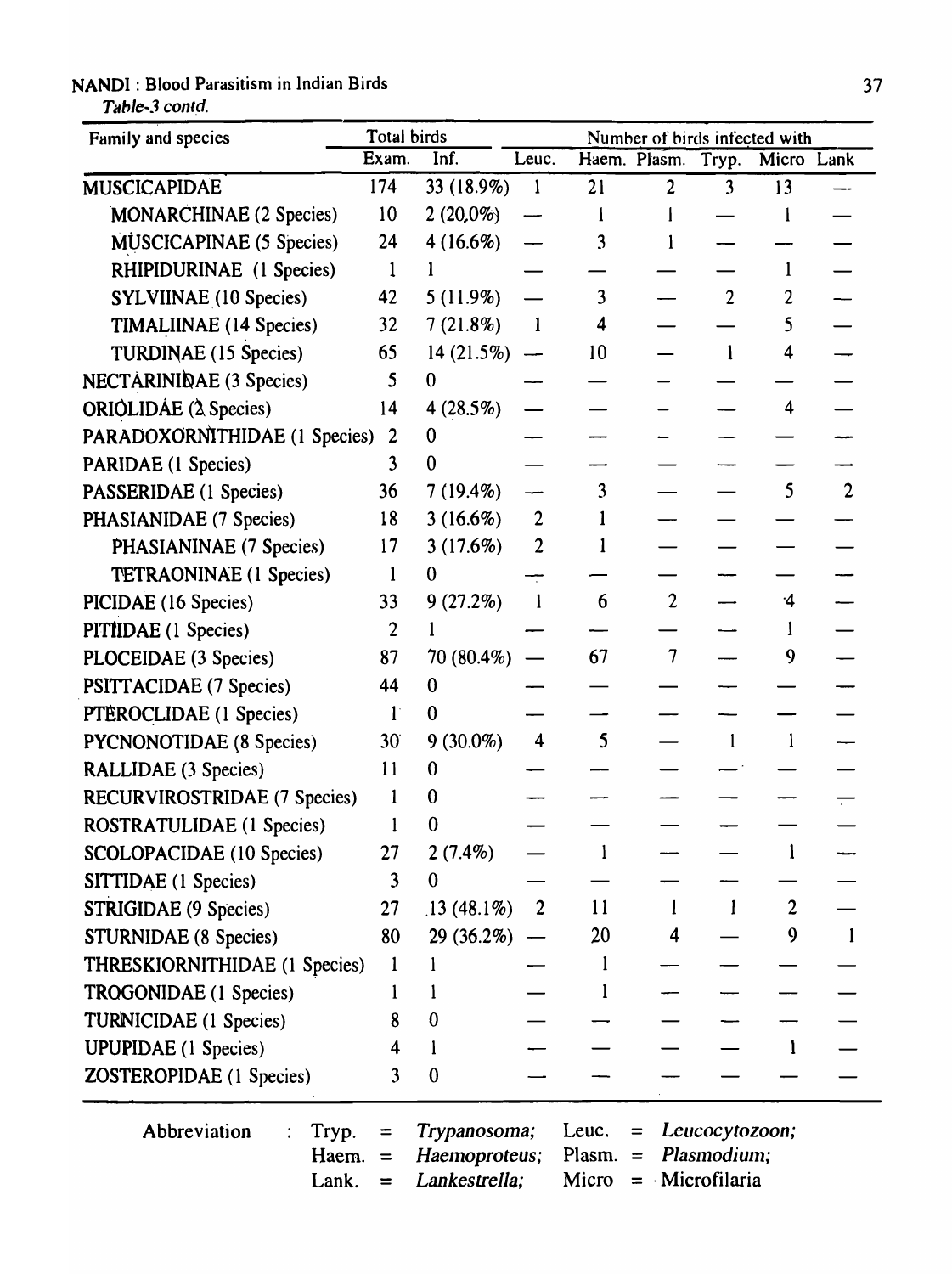under 40 families/subfamilies (Tables 1-3). Infections with species of *Trypanosoma* (1 1% in 14 birds of 9 species), *Leucocytozoon* (1.8%, in 23 birds of 16 species), *Haemoproteus*.  $(18.1\%$ , in 226 birds of 63 species), *Plasmodium*  $(17\%$ , in 22 birds of 13 species), Lankesterella (0.32%, in 4 birds of 3 species), and *Microfileria* (7.0%, in 87 birds of 52 species) were encountered. Double and multiple infections were recorded in 64 birds of 31 species i.e., in 21.0% of the infected birds (Table-2). Two species of *Trypanosoma viz.*, T *avium and T corvi* (see Nandi and Bennett, 1994); ten species of *Leucocytozoon viz.*, *L. bril11onti, L. dubreuli, L. cambournaci, L. m'J.joris, L. nyctyornis, L. Inacleani, L. sakharoffi, L. squnnlntus, L. toddi* and L. *ziemanni;* 28 species of *Haemoproteus* viz., H. *aegithinae,* H. *benl1etti,* H. *borgesi,* H. *celtropi,* H. *columbae,* H. *coraciae,* H. *cornuata,* H. danilews~yi, H. *dicrlllj,* H. *fallisi,* H. *fijngillae,* H. *halcyonis, H.lanii,* H. *nlegapodius,* H. *ll1eropis,* H. *noctuae,*  H. orizivorae. H. passeris, H. pastoris, H. plataleae, H. sacharovi, H. sanguinis, H. syrnii, H. *tephrodornis, H. thereicerycis, H. tinnunculi, H. velans, and H. xantholaemae* and 4 species of *Plasmodium viz., P. circumflexum, P. nucleophilum, P. relictum and P. vaughani were* observed. Five species of *Haemoproteus viz., H. celli, H. garnhami, H. glaucidii, H. morneti* and H. *sturni* reported earlier (Nandi and MandaI, 1977, 1978, 1985·; Nandi *et ai.,* 1984) are considered herein synonymous with H. noctuae in partim/H. *syrnii* in partim, H. orizivorae, again *H. noctuae* in partim/*H. syrnii* in partim, *H. pastoris* and again *H. pastoris* respectively (see Bishop and Bennett, 1992). Similarly *Leucocytozoon danilewskyi* in *Glaucidium cllculoides* from Jammu and Kashmir (Nandi and MandaI, 1978), *L. fiingillinarum* in *Carpodacus erythrinus* (see Nandi and Mandal, 1978) and *L. sabrazesifrom the Jungle fowl*, *Gallus gallus* (see Nandi *et al.,* 1984), are considered as synonyms of L. *ziemanii,* L. *cambournaci and L. macleani respectively (Bishop and Bennett, loc. cit., Bennett <i>et al.*, 1991). However, some haemoprotozoan parasites and larval nematodes could not be specifically identified.

An analysis of the results reveals that there exists a marked variation in the prevalence of blood parasites from state to state, as well as in relative frequencies of the different parasitegenera (Table-I ). A comparision of this prevalence of blood parasites from various states of India is not conclusive since the avian population in each state studied differs in diversity of. species and in the number of birds sampled. Thus, the differences are likely to be the result of host difference rather than of geography or habitat diversity.

The overall prevalence of the various parasitic genera also varied markedly from family to family (Table-2), as reported by Nandi and Bennett (1997) in the birds of India and adjacent countries. However, this variation is very much reduced in the families *viz.,* Columbidae and Muscicapidae in which more than 100 birds are sampled. It is worth mentioning that Nandi and Bennett's study (loc. cit.) covers all survey reports including specific and fragmentary study programmes carried out by various investigators. While the present paper analyses the survey reports made by the present author and his co-workers only and that too considering all the blood parasites. Thus, it reasonably reflects the true prevalence of parasites especially for those families in which the sample size was 100 or more comparable to the study of McClure *et al.* (1978) from eastern and southern Asia.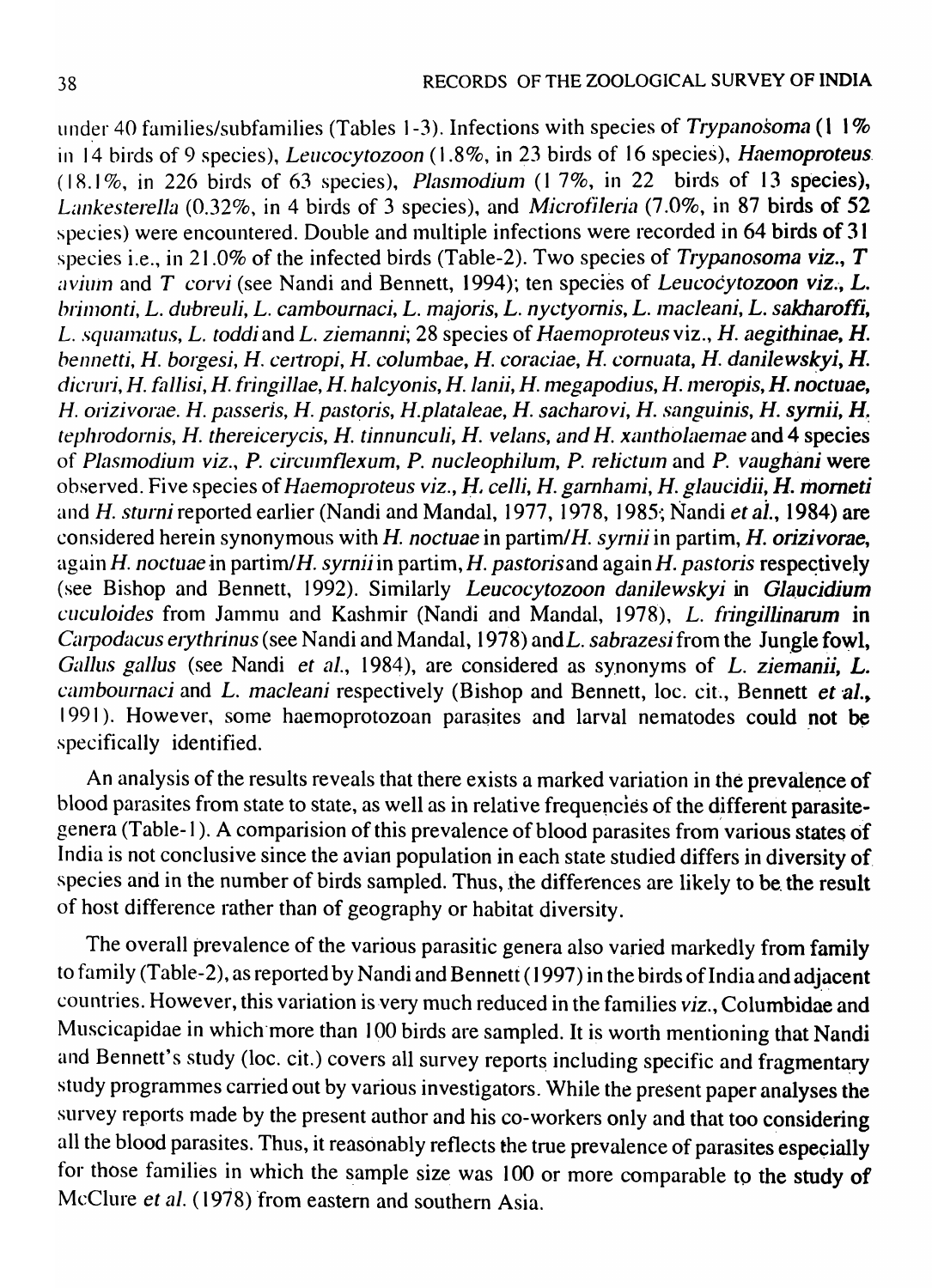Of the 11 States surveyed from India, the overall prevalence of haematozoa was found to be void in Tripura, lowest  $(10.5\%)$  in Orissa and highest in Goa  $(32.0\%)$ . It has been observed that all the haemoprotozoan genera and the microfilariae have not been represented from all the States in India so far surveyed. Only the species of *Haemoproteusare* represented from all the States except Tripura from where a small sample of 18 birds was examined. Among the haematozoa the species of *Haemoproteus* and *Plasmodium* only were recorded from Orissa and Maharashtra. Infections with *Haemoproteus* were predominant over others in all these regions and the prevalences were more or less similar in all the States except in West Bengal. The highest prevalence of *Haemoproteus* in West Bengal was due to 100% infection in *Columba livia intermedia* and for 88% infection in *Ploceus philippinus* (cf Nandi *et al.,* 1984). The greater portion of the total infection was due *to Haemoproteus*. This suggests a greater ceratopogonid and hippoboscid vector potential for haemoproteids in this subcontinent.

The overall prevalences of *Plasmodium* (1.7%), *Leucocytozoon* (1.8%), *Trypanosoma* (1.1%) and Microfilaria (7.8%) were considerably low in comparison to Haemoproteus (18.1%). The infection with species of *Leucocytozoon* is appreciable from Goa (7.0%) and Jammu and Kashmir (8.9%) (Nandi and Mandal, 1978, 1985). The species of *Leucocytozoon* are transmitted by simuliid vectors having narrow breeding requirements i.e. fast flowing hill streams. While the parasites belonging to *Trypanosoma, Plasmodium* and microfiloria require improved method of diagnosis and are not readily detectable by thin film technique. These parasites are transmitted by a variety of dipteran vectors, including simuliids, ceratopogonids and culicids (Greiner *et al.,* 1975), and probably for this reason the prevalences of these parasites varied from State to State. The relatively high prevalence of infection with *Haemoproteus* and low prevalences with other parasites have also been reported from eastern and southern Asia (Mc Clure *et al., 1978.)*.

The distribution and frequency of occurrence of different blood parasites for avian families in which the sample size was 10 individuals or more (Table-2), indicate that the prevalence of haemoparasites differs markedly from 'family to family, as did the relative frequencies of the different parasite genera. Of the 36 families and subfamilies represented .by more than 10 birds, 5 families *viz.,* Arde'idae, Charadriidae, Hirundinidae, Psittacidae and Rallidae were found to be negative for the haematozoan infection. Among the rest 31 families and subfamilies, 2 families *viz.*, Columbidae and Muscicapidae were represented by more than 100 birds, while 3 families *viz.*, Corvidae, Ploceidae and Sturnidae were represented by more than 50 but less than 100 birds. The highest prevalence, however, was recorded in Ploceidae (80.4%) and lowest in family Alcedinidae (4%). The highest prevalence of parasitism in ploceids is due to occurrence of infection in 70 (85.3%) out of 82 *Ploceus philippinus* sampled (see Nandi, 1989; Nandi and Mandal, 1977, 1984; Nandi et al., 1984). It is apparent that many families have limited number of parasite representative (Table-3) and certain families *viz.,* Alcedinidae, Anatidae and Coraciidae showed only infection with *Haemaproteus.* The absence of haemoparasites from certain families may not suggest that there is physiological block to infection (Nandi, 1984; Bishop and Bennett, 1992). The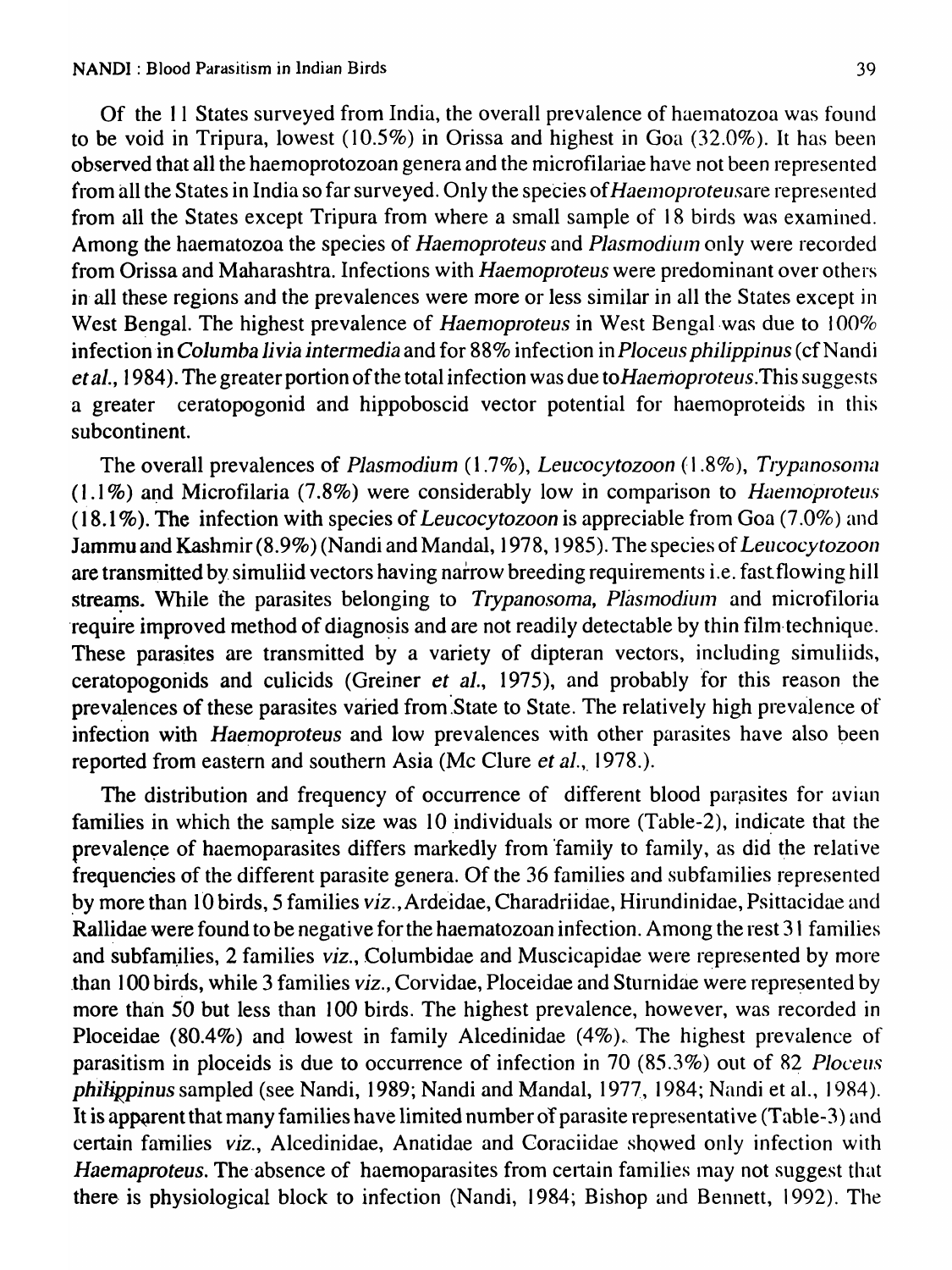variation in the prevalence and distribution of haematozoa from family to family may be due to host-parasite-vector-environment interactions.

# SUMMARY

1 Out of a total of 1242 wild birds representing 342 species of 66 families/subfamilies from 11 States of India examined; only 304 (24.7%) birds of 122 species belonging to 40 families and subfamilies harboured blood parasites.

2. Infections of *Haemoproteus* (18.1 %) were the most commonly encountered"parasites, followed by microfilariae (7.0% *),Leucocytozoon* (1.8% *),Plasmodium(* 1 7%), *Trypanosoma*  (I 1 %) and *Lankesterella* (0.32%).

3. The relatively high prevalence of infections with *Haemoproteus* and the marked variation in the prevalence of blood parasitism in brids obtained from different States as well as in the relative frequencies of the different parasites have been discussed.

# ACKNOWLEDGEMENT

The author is thankful to Dr. A. K. Ghosh, Ex-Director, Zoological Survey of India, Calcutta for facilities provided for this study. He is indebted to Dr. R.K. Varshney(Retd.), Additional Director, Z.S.I. for critically going through the manuscript and to Dr. A. K. Das, Deputy Director of this department, Prof. Amelesh Choudhury, Department of Marine Science, Calcutta University, and Late Prof. Gordon F. Bennett, then Director, International Reference Centre for Avian Haematozoa (IRCAH), Canada, for their kind interests and valuable reprints.

### REFERENCES

- Bennett, G. F., Earle, R.A., Peirce, M.A., Huchzermeyer, F.W., and Squires-Parsons, D. 1991 Avian Leucocytozoidae The leucocytozoids of the Phasianidae *sensu lato.*  J. Nat. Hist., 25 1407-1428.
- Bishop, M.A. and Bennett, G.F. 1992. *Host-Parasite Catalogue* of *the Avian Haematozoa, Supplement* J *and Bibliography of the A vian Blood-Inhabiting Haematozoa, Supplement* 2. Memorial University of Newfoundland occasional Papers in Biology No. 15, 244 pp.
- Greiner, E.C., Bennett, G.F., White, E.M. and Coombs, R.F. 1975. Distribution of the avian haematozoa of North America, *Can.* J. *Zool.,* 53 1662-1787
- Mandal, F.B., Nandi, N.C. and Mandal, A. K. 1989. Incidence of haemoparasites in some Indian birds. *Indian* J. *Anim. Hlth.,* 28 (I) 33-38.
- Mc Clure, H.E., Poonswad, P. Greiner, E.C. and Laird, M. 1978. Haematozoa in the birds of *Eastern and Southern Asia,* Memorial University of Newfoundland press, Canada,